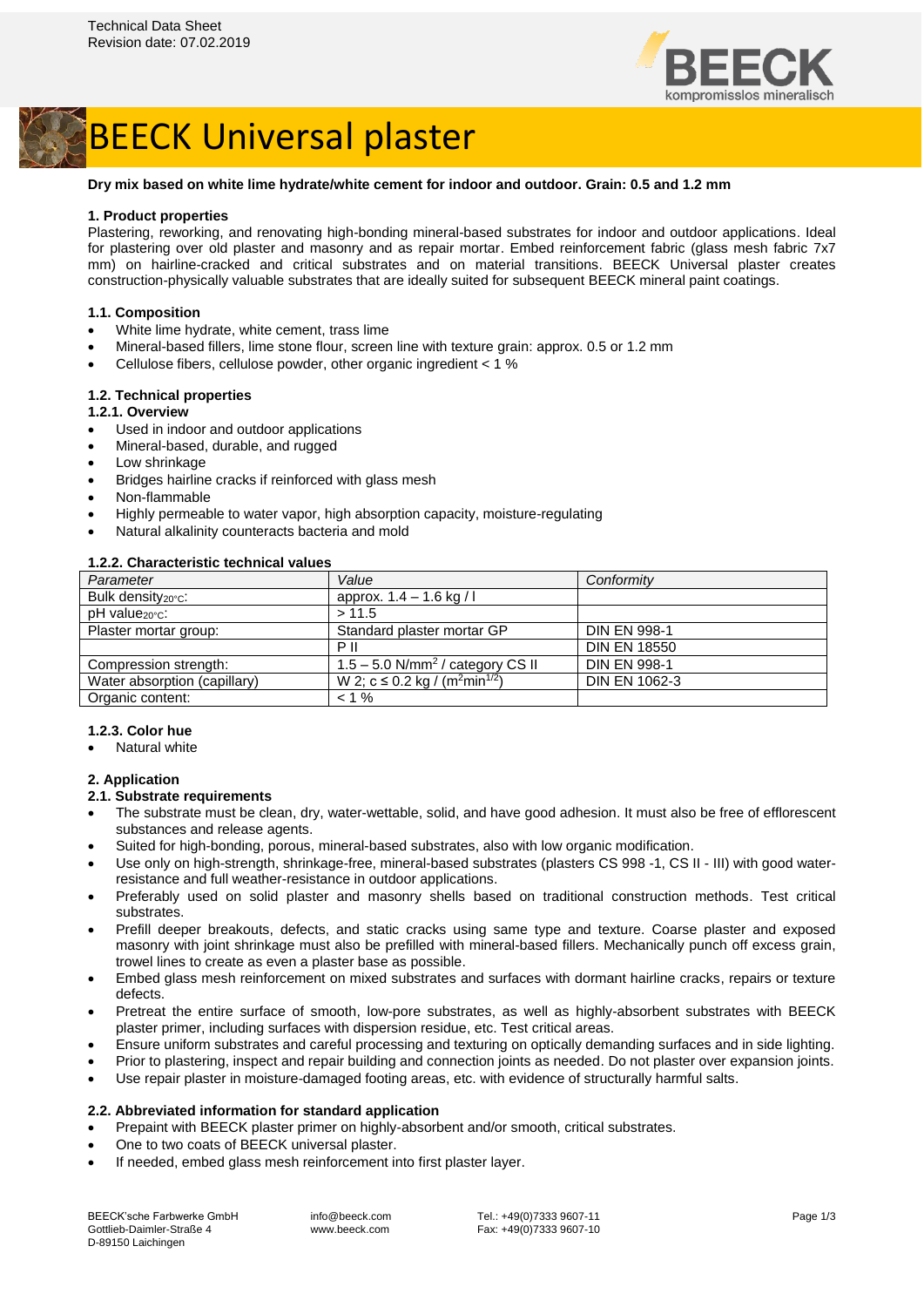

# BEECK Universal plaster

#### **2.3. Substrate and pretreatment**

#### • *Lime-cement plaster, cement plaster, lime-sandstone, kiln brick, calcium silicate board, cement stone, concrete:*

Inspect substrate for strength and bonding capacity over entire surface (cavities, cracks, crumbling, moistureexposed areas, salt leeching). Remove damaged plaster areas, stone, and joint mortar down to bonding core, repair professionally. Smooth entire surface of masonry with deep joints using filler compound and/or BEECK universal plaster. On solid lime plaster, remove sinter skin with BEECK etching fluid as per factory instructions, do not etch thin-layered plaster and compound systems. Primer absorbent and chalking substrates with BEECK fixative, diluted with 2 parts water. Embed glass mesh reinforcement on hairline-cracked substrates. Pressure wash concrete by using BEECK form oil remover as per factory instructions. Then rinse with clear water. Test wetability of cleaned substrate by spraying with water; also carefully remove form and release agents in the interior. Punch off form marks. Directly plaster over fiber cement and potassium silica panels; alternatively, adhesive-strengthening primer coat with BEECK plaster primer. Brush off high-bonding mineral-based paints and solidify with BEECK fixative, diluted with 2 parts water. Blast film-forming old paint and synthetic resin-based plaster down to pores; paint over surfaces with high-bonding paint rests with BEECK plaster primer.

- *Unsuited substrates* include low-strength, crumbling, leeching, organic, film-forming, and non-alkaline-resistant substrates, e.g. (air-drying) lime plaster (CS I), synthetic resin plaster, thermal insulation systems, gypsum, engineered woods, synthetic resin paint. Test clay.
- *Deficient substrates* call for a differentiated approach. Drain surfaces and basement walls with evidence of salt and moisture damage, then apply protective rendering.

#### **2.4. Processing instructions**

### **2.4.1. General instructions**

- Verify substrate suitability as defined by VOB (see 2.1. and 2.3.). Note absorption capacity, strength, and texture of the relevant substrate. Test demanding and critical surfaces. Ensure qualified processing.
- Carefully cover and protect untreated surfaces, in particular glass, ceramics, window sills, expansion joints, paint coats and anodized finishes against overspray.
- Supply personal protective gear.
- Pretreat self-contained surfaces evenly and over their entire area.
- Mix each 23 kg bag of BEECK universal primer with approx. 6 L of water.
- Thoroughly mix with agitator or forced action mixers until the mix is homogeneous and clump-free.
- Do not process on heated surfaces, in full sun, in strong winds, wetness, or frost risk. Hang scaffolding screen, wet plaster in very dry weather conditions, protect against rapid drying.
- Minimum processing temperature: + 5°C air and substrate.
- Minimum drying time before next processing steps at approx. 20 °C/65 % rel. humidity: 1 day per mm plaster layer. Unfavorable weather conditions will delay curing time.

#### **2.4.2. Application**

With plastering machine or manually with scoop and trowel. On self-contained surfaces, apply a uniform coat without overlap in a single pass, then texture.

# • *Application method:*

- Apply with plastering pump or trowel. Plaster layer thickness per coat:  $2 4$  mm (grain: 0.5 mm);  $2 6$  mm (grain: 1.2 mm).
- To embed mesh, apply plaster on surface then embed reinforcement mesh (glass mesh fabric 7x7 mm) centered and crease-free, overlap width: 5 - 10 cm.
- Avoid tool marks, overlaps, and drying, in particular along scaffolding levels. Provide sufficient labor to ensure smooth workflow.
- Smooth surface evenly, then texture; test on trial surface. When processed manually, minor, non-directional trowel marks can remain visible.
- A smoothing topcoat with BEECK quartz filler is advisable for minor texture defects.

#### **3. Yield and container sizes**

The yield on smooth substrates is approx. 1.2 kg/m<sup>2</sup> per mm plaster coat thickness. Approx. yield: 4.6 m<sup>2</sup> at 0.5 cm plaster coat thickness, 1 bag = approx. 23 l mortar. Determine building-specific yields on test surface. Paper bag @ 23 kg ea. Pallet: 42 bags ea. = 966 kg.

## **4. Cleaning**

Thoroughly clean equipment, tools, and soiled clothing with water immediately after use.

#### **5. Storage**

Min. shelf life: 6 months when stored dry in bag.

BEECK'sche Farbwerke GmbH Gottlieb-Daimler-Straße 4 D-89150 Laichingen

info@beeck.com www.beeck.com